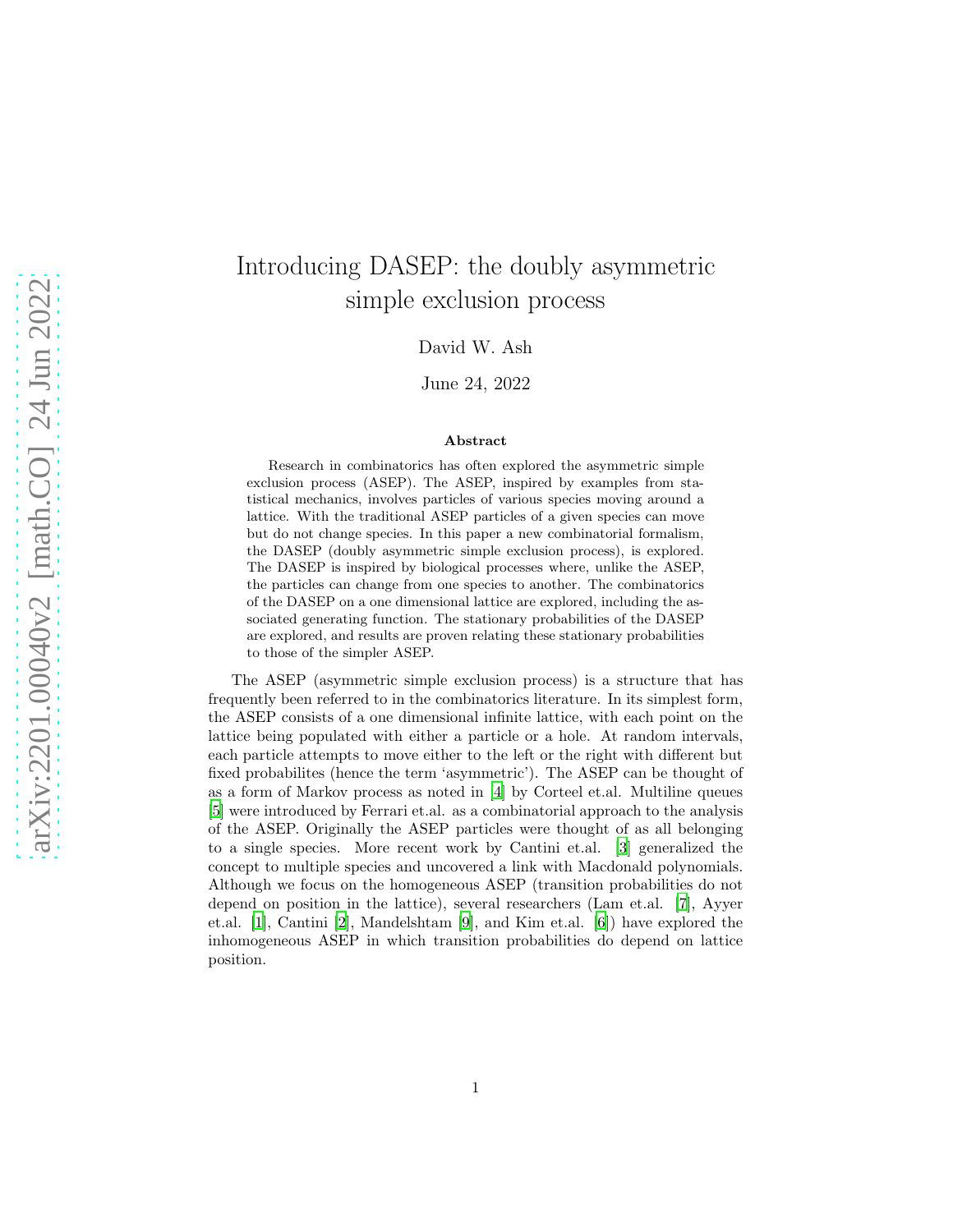### 1 Definitions

Following [\[4](#page-15-0)], a partition  $\lambda$  may be defined as a nonincreasing sequence of n nonnegative integers  $\lambda = (\lambda_1 \geq \lambda_2 \geq ... \geq \lambda_n \geq 0)$ . We will start by working through a simple example of the ASEP before introducing the new concept of the DASEP. We will ordinarily write such a partition as an *n*-tuple:  $\lambda =$  $(\lambda_1, \lambda_2, ..., \lambda_n)$ . We then define  $S_n(\lambda)$  to be the set of all permutations of  $\lambda$ . So, for example, for  $\lambda = (2, 2, 1), S_3(\lambda) = \{(2, 2, 1), (2, 1, 2), (1, 2, 2)\}.$  The multispecies asymmetric simple exclusion process  $ASEP(\lambda)$  is then defined to be a Markov process on  $S_n(\lambda)$  with certain specific transition probabilities. We let t be a constant with  $0 \le t \le 1$ , and consider two permutations  $\mu \in S_n(\lambda)$ and  $\nu \in S_n(\lambda)$ . The transition probability,  $P_{\mu,\nu}$ , can then be defined as follows:

- If  $\mu = (\mu_1, \mu_2, ..., \mu_k, i, j, \mu_{k+2}, \mu_{k+3}, ..., \mu_n)$  and  $\nu = (\mu_1, \mu_2, ..., \mu_k, j, i, \mu_{k+2}, \mu_{k+3}, ..., \mu_n)$  with  $i \neq j$ , then  $P_{\mu,\nu} = \frac{t}{n}$  if  $i > j$  and  $P_{\mu,\nu} = \frac{1}{n}$  if  $j > i$ .
- If  $\mu = (i, \mu_2, \mu_3, ..., \mu_{n-1}, j)$  and  $\nu = (j, \mu_2, \mu_3, ..., \mu_{n-1}, i)$  with  $i \neq j$ , then  $P_{\mu,\nu} = \frac{t}{n}$  if  $j > i$  and  $P_{\mu,\nu} = \frac{1}{n}$  if  $i > j$ .
- If neither of the above conditions apply but  $\nu \neq \mu$  then  $P_{\mu,\nu} = 0$ . If  $\nu = \mu$ then  $P_{\mu,\mu} = 1 - \sum_{\nu \neq \mu} P_{\mu,\nu}$ .

It is possible to compute steady state probabilities for  $ASEP(\lambda)$ . For the purposes of the example that we will develop as we introduce DASEP, we are primarily interested in ASEP( $\lambda$ ) for  $\lambda = (2, 2, 0), \lambda = (2, 1, 0),$  and  $\lambda = (1, 1, 0),$ so we will focus mostly on these three processes as we work through the computation of the steady state probabilities. Continuing to follow [\[4](#page-15-0)] as we develop this example, to compute these probabilities we need to define the concept of a multiline queue. First we define a ball system B as an  $L \times n$  matrix each element of which is either 0 or 1. Moreover for all  $i$  the number of 1's in row  $i+1$  is less than or equal to the number of 1's in row i.

Given a ball system  $B$  a multiline queue  $Q$  can then be defined by augmenting B with a labeling and matching system. Each cell in B will be labelled with a number from 0 to L inclusive, and each cell with a 1 element in row  $i + 1$ , for  $i \geq 1$ , will be matched to a cell with a 1 element in row i. Such a matching must be obtained through an application of the following algorithm:

- Step 1: Find the highest numbered row with unlabelled 1 elements. Label each of those elements with the number of the row. If this is row 1, or there are no remaining unlabelled 1 elements in the matrix, exit.
- Step 2: Find the row with labelled but unmatched elements. If this is row 1, go back to step 1. If it is row  $i + 1$ , for  $i \ge 1$ , first match each labelled but unmatched element that can be matched to an unlabelled element directly below it to that element. This is considered a *trivial* match. Then proceed from right to left (highest to lowest numbered columns) matching each remaining labelled but unmatched element to an unlabelled element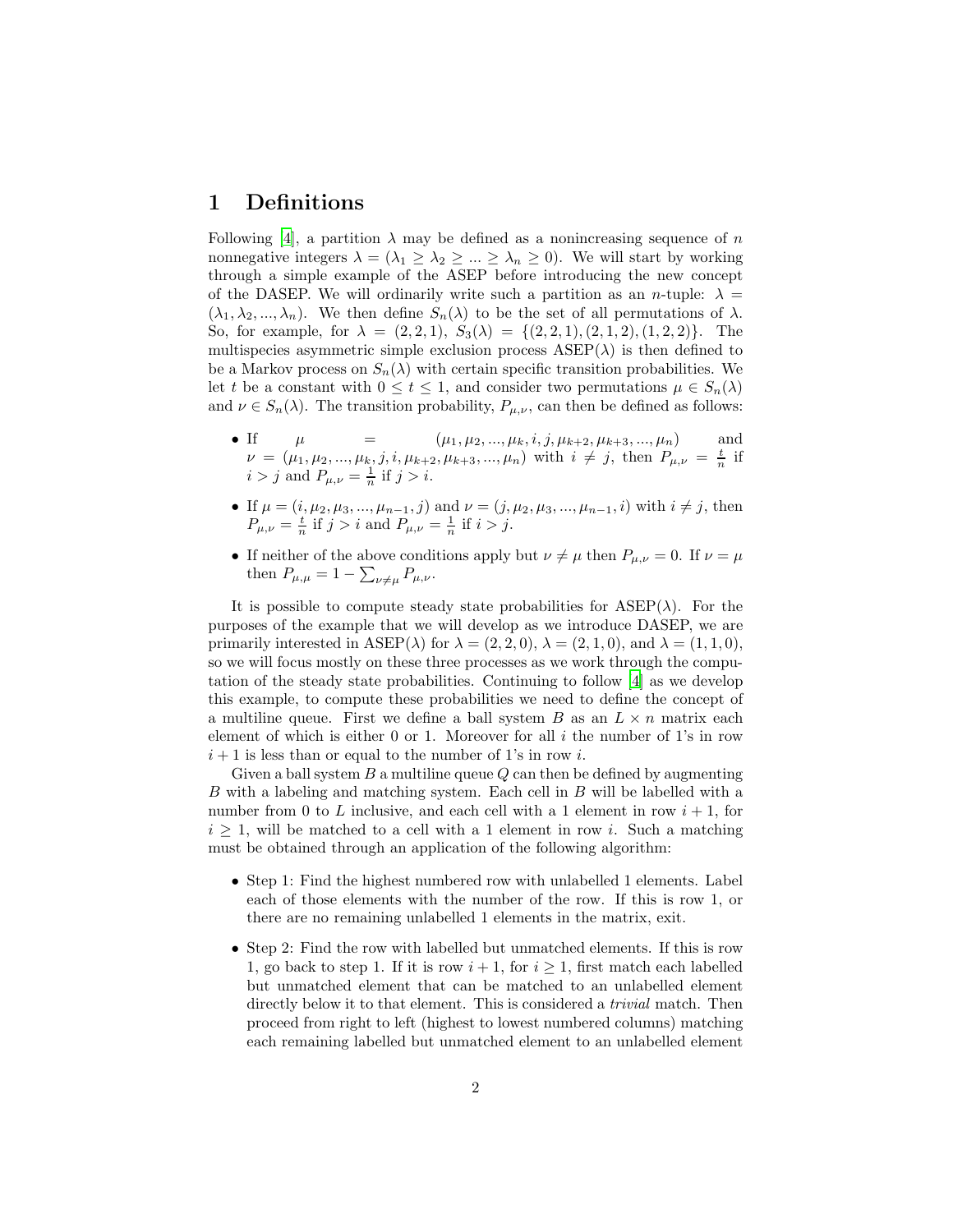in the row below–these are the nontrivial matches. Give all newly matched elements in row i the same label as the element it has just been matched to. Repeat step 2.

A multiline queue is often visualized as a ball system with an element with a 1 value being shown as a ball and a 0 value by the absence of a ball. Matches between elements (balls) are drawn by lines between the matched balls. The following shows a multiline queue associated with  $ASEP(\lambda)$  where  $\lambda = (2, 2, 0)$ . Note that the line matching the ball at upper right to the one at the lower middle wraps around to the right.



The labels in the bottom row determine the partition of the associated ASEP. The above multiline queue has  $\lambda = (2, 2, 0)$  since the bottom row includes two 2's and a 0–by convention an element without a ball is assumed to be labeled with a 0. Likewise the following would be a multiline queue with  $\lambda = (2, 1, 0)$ :



Each multiline queue is also associated with a permutation  $\alpha \in S_n(\lambda)$  corresponding to the labels of its bottom row in unsorted order. For example, for the above multiline queue,  $\lambda = (2, 1, 0)$  but  $\alpha = (0, 1, 2)$ . We will write  $\lambda(Q) = \lambda$ and  $\alpha(Q) = \alpha$ .

### 2 Steady State Probabilities

To determine steady state probabilities, we next assign to each nontrivial matching p in Q two values  $f(p)$  and  $s(p)$ .  $f(p)$  is the number of choices that were available for the match when the match was made.  $s(p)$  is the number of legal matches that were skipped, if we imagine ourselves considering possible matches from left to right and wrapping around the end if needed, before the actual choice was made. We can then define a weight on p as  $wt(p) = \frac{(1-t)t^{s(p)}}{1-t^{f(p)}}$  $\frac{1-t}{1-t^{f(p)}}$ . Here we are proceeding from [\[4](#page-15-0)] but with the simplifying assumption that  $q = 1$ , since in the sequel we will rely on a theorem that requires  $q = 1$ . Next we can define a weight on the entire multiline queue  $\text{wt}(Q) = \prod_{p \in Q} \text{wt}(p)$  where the product is taken over all *nontrivial* matches  $p$  in  $Q$ . A theorem due to Martin [\[10](#page-16-1)] then gives the required steady state probabilities:

$$
\Pr(\alpha) = \frac{\sum_{\alpha(Q)=\alpha} \text{wt}(Q)}{\sum_{\lambda(Q)=\lambda} \text{wt}(Q)}
$$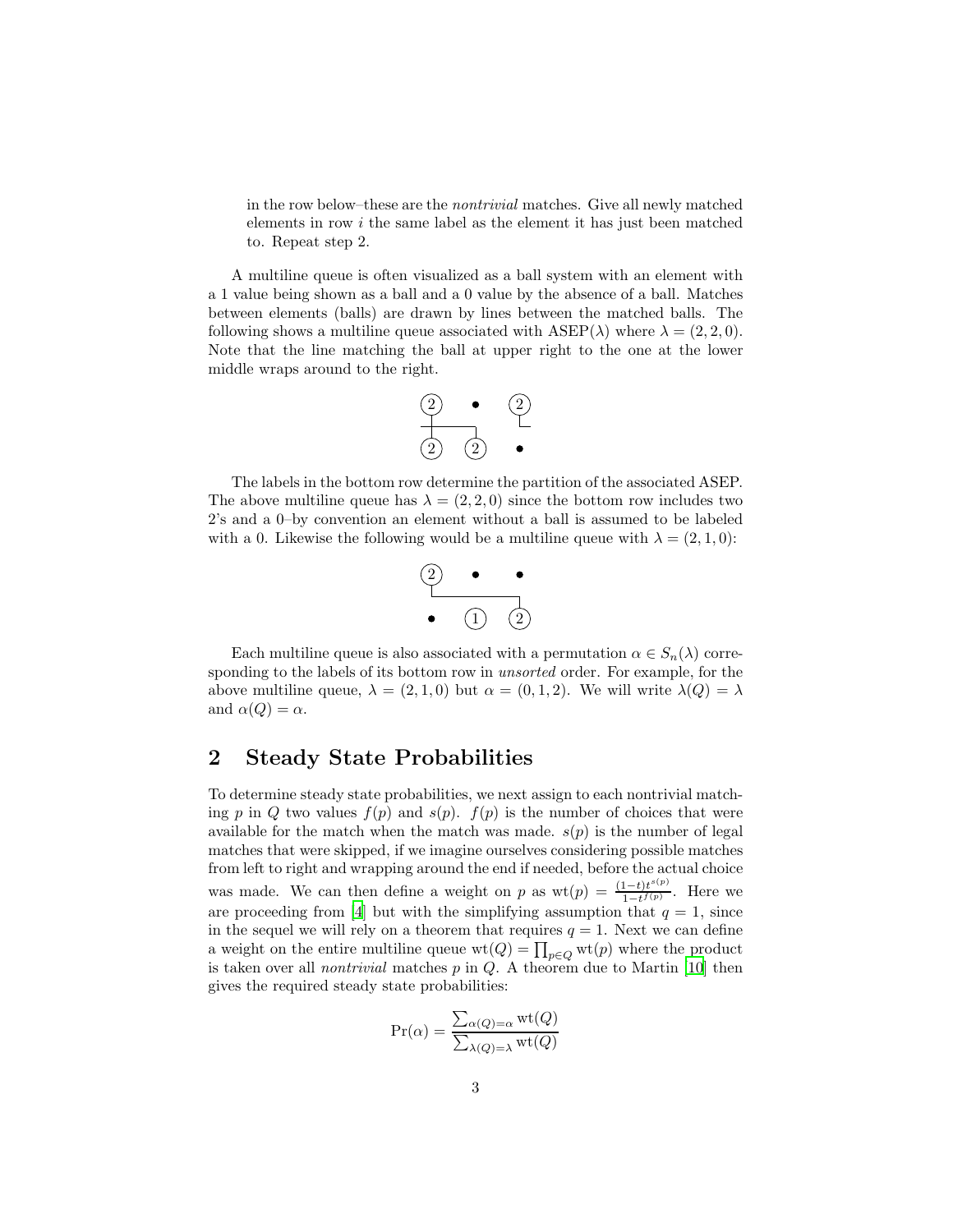Before moving on to the DASEP, we need to evaluate the steady state probabilities for the examples that we will ultimately use to develop the DASEP. For the above multiline queue, there is exactly one nontrivial pair  $p$ . When this pair is matched, there are two available options so  $f(p) = 2$ . As we picked the second available option,  $s(p) = 1$ . So wt $(Q) = \frac{(1-t)t}{1-t^2}$ . As noted above,  $\alpha = (0,1,2)$ and the only other multiline queue with  $\alpha = (0, 1, 2)$  is as follows:

$$
\begin{array}{c} \bullet \quad \bullet \quad \begin{array}{c} \bullet \\ \bullet \end{array} \\ \bullet \quad \begin{array}{c} \bullet \end{array} \end{array}
$$

Here there is no nontrivial matching pair, so  $wt(Q) = 1$ . Hence:

$$
\sum_{\alpha(Q)=(0,1,2)} \text{wt}(Q) = 1 + \frac{(1-t)t}{1-t^2} = \frac{1+2t}{1+t}
$$

For reasons of symmetry:

$$
\sum_{\alpha(Q)=(0,1,2)} \mathrm{wt}(Q) = \sum_{\alpha(Q)=(1,2,0)} \mathrm{wt}(Q) = \sum_{\alpha(Q)=(2,0,1)} \mathrm{wt}(Q) = \frac{1+2t}{1+t}
$$

Next we look at  $\alpha = (0, 1, 2)$ , for which there are also two multiline queues. The first of these is as follows:



Here there is one nontrivial matching pair  $p$ . When this pair is matched, there are two available options so  $f(p) = 2$ . As we picked the first available option,  $s(p) = 0$ . So wt $(Q) = \frac{1-t}{1-t^2}$ . The other multiline queue with  $\alpha = (2, 1, 0)$ is as follows:

$$
\begin{array}{ccc}\n\textcircled{2} & \bullet & \bullet \\
\downarrow & & \\
\textcircled{2} & \textcircled{1} & \bullet\n\end{array}
$$

Again there is no nontrivial matching pair, so  $wt(Q) = 1$ . Hence:

$$
\sum_{\alpha(Q)=(2,1,0)} \mathrm{wt}(Q) = 1 + \frac{1-t}{1-t^2} = \frac{2+t}{1+t}
$$

For reasons of symmetry:

$$
\sum_{\alpha(Q)=(2,1,0)} \text{wt}(Q) = \sum_{\alpha(Q)=(1,0,2)} \text{wt}(Q) = \sum_{\alpha(Q)=(0,2,1)} \text{wt}(Q) = \frac{2+t}{1+t}
$$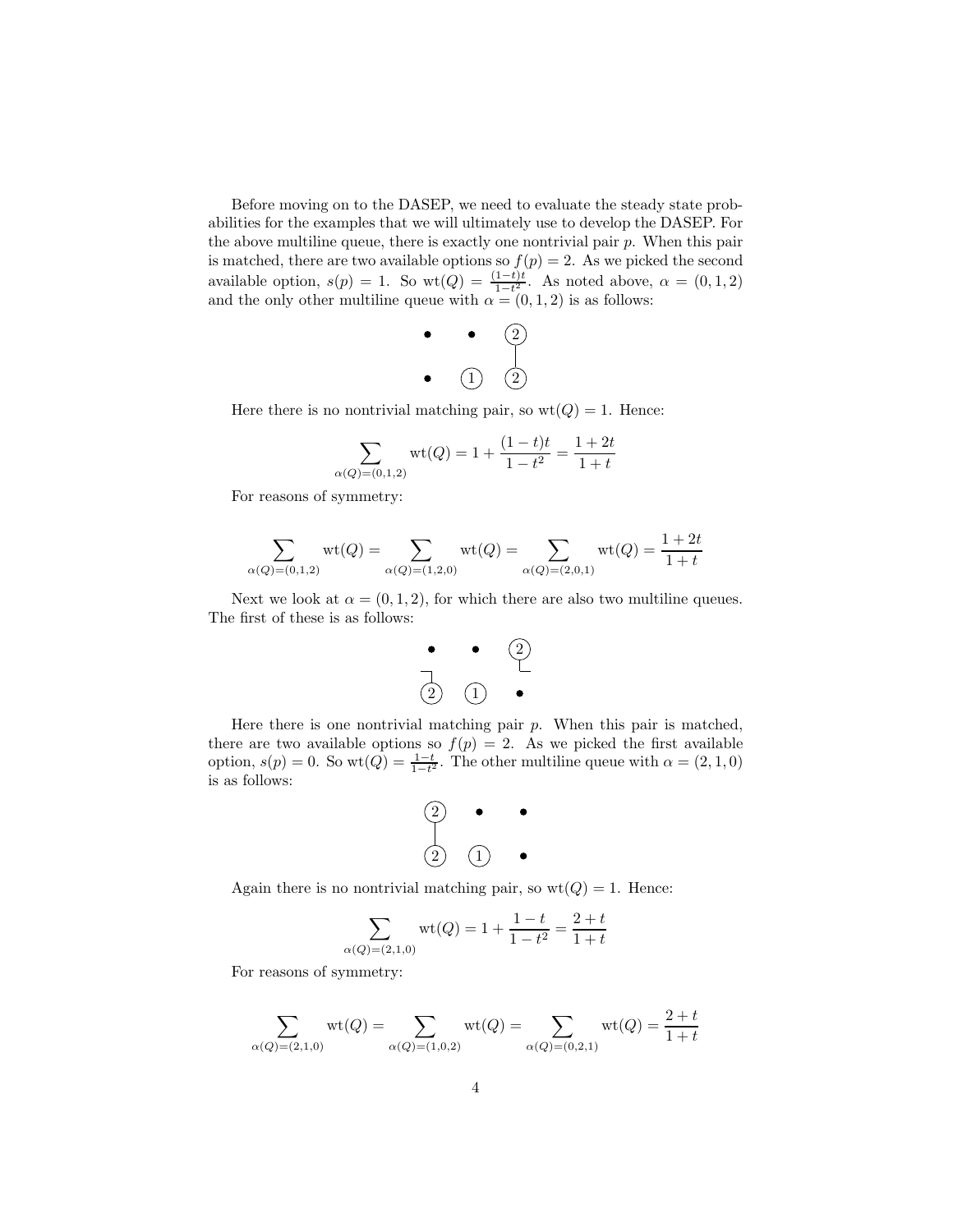So:

$$
\sum_{\lambda(Q)=(2,1,0)} \text{wt}(Q) = 3\left(\frac{1+2t}{1+t}\right) + 3\left(\frac{2+t}{1+t}\right) = 9
$$

We are now ready to give the steady state probabilities:

$$
Pr(0, 1, 2) = Pr(1, 2, 0) = Pr(2, 0, 1) = \frac{1 + 2t}{9(1 + t)}
$$

and:

$$
Pr(2, 1, 0) = Pr(1, 0, 2) = Pr(0, 2, 1) = \frac{2 + t}{9(1 + t)}
$$

More trivially–we won't work through the details–we can also give:

$$
Pr(0, 1, 1) = Pr(1, 1, 0) = Pr(1, 0, 1) = \frac{1}{3}
$$

and:

$$
Pr(0, 2, 2) = Pr(2, 2, 0) = Pr(2, 0, 2) = \frac{1}{3}
$$

### 3 Doubly Asymmetric Simple Exclusion Process

We are now ready to introduce the DASEP (doubly asymmetric simple exclusion process). As previously noted, the ASEP is inspired by statistical mechanics where particles do not change species. The DASEP, by contrast, is inspired by biological processes where particles can change species. We will often refer to  $DASEP(n, p, q)$  where *n* is the number of positions on the lattice, *p* is the number of types of species, and q is the number of particles. DASEP $(n, p, q)$  is defined to be a Markov process on the following set:

$$
\bigcup_{\substack{\lambda_1 \le p \\ \lambda'_1 = q}} S_n(\lambda)
$$

Here the lower condition,  $\lambda'_1 = q$ , refers to the dual partition [\[8\]](#page-16-2) of  $\lambda$ , namely  $\lambda'$ , and uses the fact that  $\lambda'_1$  gives the number of nonzero terms in the original partition  $\lambda$ . Similarly to the ASEP, we define the transition probability  $P_{\mu,\nu}$  on two permutations  $\mu$  and  $\nu$  as follows:

- If  $\mu = (\mu_1, \mu_2, ..., \mu_k, i, j, \mu_{k+2}, \mu_{k+3}, ..., \mu_n)$  and  $\nu = (\mu_1, \mu_2, ..., \mu_k, j, i, \mu_{k+2}, \mu_{k+3}, ..., \mu_n)$  with  $i \neq j$ , then  $P_{\mu,\nu} = \frac{t}{3n}$  if  $i > j$  and  $P_{\mu,\nu} = \frac{1}{3n}$  if  $j > i$ .
- If  $\mu = (i, \mu_2, \mu_3, ..., \mu_{n-1}, j)$  and  $\nu = (j, \mu_2, \mu_3, ..., \mu_{n-1}, i)$  with  $i \neq j$ , then  $P_{\mu,\nu} = \frac{t}{3n}$  if  $j > i$  and  $P_{\mu,\nu} = \frac{1}{3n}$  if  $i > j$ .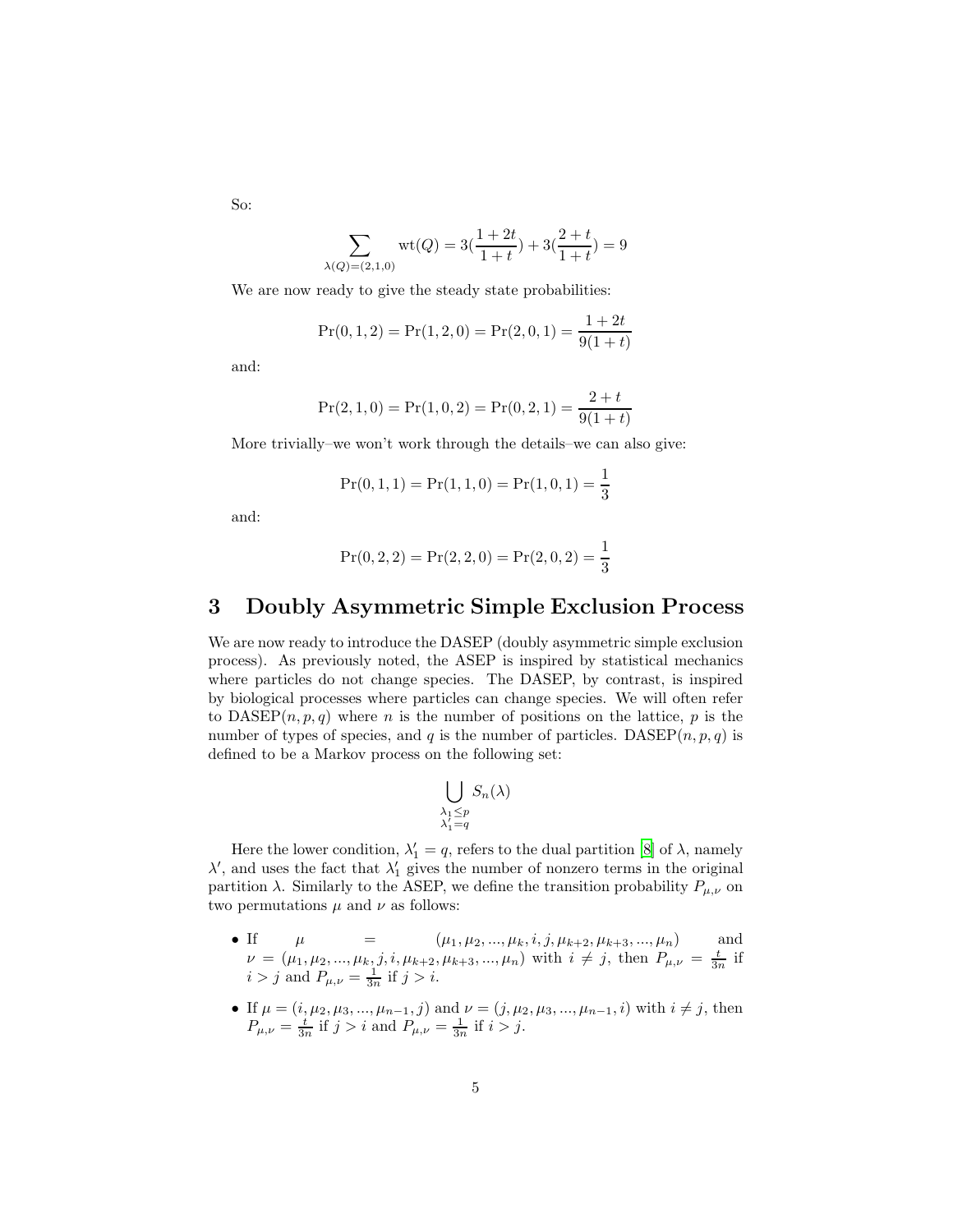- If  $\mu = (\mu_1, \mu_2, ..., \mu_k, i, \mu_{k+2}, \mu_{k+3}, ..., \mu_n)$  and  $\nu = (\mu_1, \mu_2, ..., \mu_k, i + 1, \mu_{k+2}, \mu_{k+3}, ..., \mu_n)$  with  $i \geq 1$ , then  $P_{\mu,\nu} = \frac{u}{3n}$ .
- If  $\mu = (\mu_1, \mu_2, ..., \mu_k, i + 1, \mu_{k+2}, \mu_{k+3}, ..., \mu_n)$  and  $\nu = (\mu_1, \mu_2, ..., \mu_k, i, \mu_{k+2}, \mu_{k+3}, ..., \mu_n)$  with  $i \geq 1$ , then  $P_{\mu,\nu} = \frac{1}{3n}$ .
- If none of the above conditions apply but  $\nu \neq \mu$  then  $P_{\mu,\nu} = 0$ . If  $\nu = \mu$ then  $P_{\mu,\mu} = 1 - \sum_{\nu \neq \mu} P_{\mu,\nu}$ .



 $ASEP(2,1,0)$ Figure 1: An example of the DASEP: DASEP(3,2,2)

Figure 1 shows the simple example of the DASEP that we are working through. Each of the 12 small triangles represents one of the possible states of the DASEP in the lattice  $\mathbb{Z}_3$  with two balls each of which can be of species 1 or 2. Each possible state corresponds to a permutation in either  $ASEP(2, 2, 0)$ ,  $ASEP(2, 1, 0)$ , or  $ASEP(1, 1, 0)$ . All possible transitions within a single ASEP (the first and second bullet points in the definition above) are shown with arrows on this diagram. To keep the diagram relatively clean in appearance, only selected transitions between different ASEPs (the third and fourth bullet points) are shown.

Similar to with the ASEP, with the DASEP we wish to compute steady state probabilities for permutations  $\alpha$  which we will call Pd( $\alpha$ ). We will focus on continuing to develop the example we've been working on which turns out to be DASEP(3, 2, 2). Here  $n = 3$  means that the particles move on the lattice  $\mathbb{Z}_3$ ,  $p = 2$  means that each particle is allowed to take on the value 0, 1, or 2, and  $q = 2$  means that each permutation  $\alpha$  has exactly 2 nonzero values. We therefore find ourselves interested in the following 12 steady state probabilities:

 $Pd(0, 1, 1), Pd(0, 1, 2), Pd(0, 2, 1), Pd(0, 2, 2), Pd(1, 0, 1), Pd(1, 0, 2)$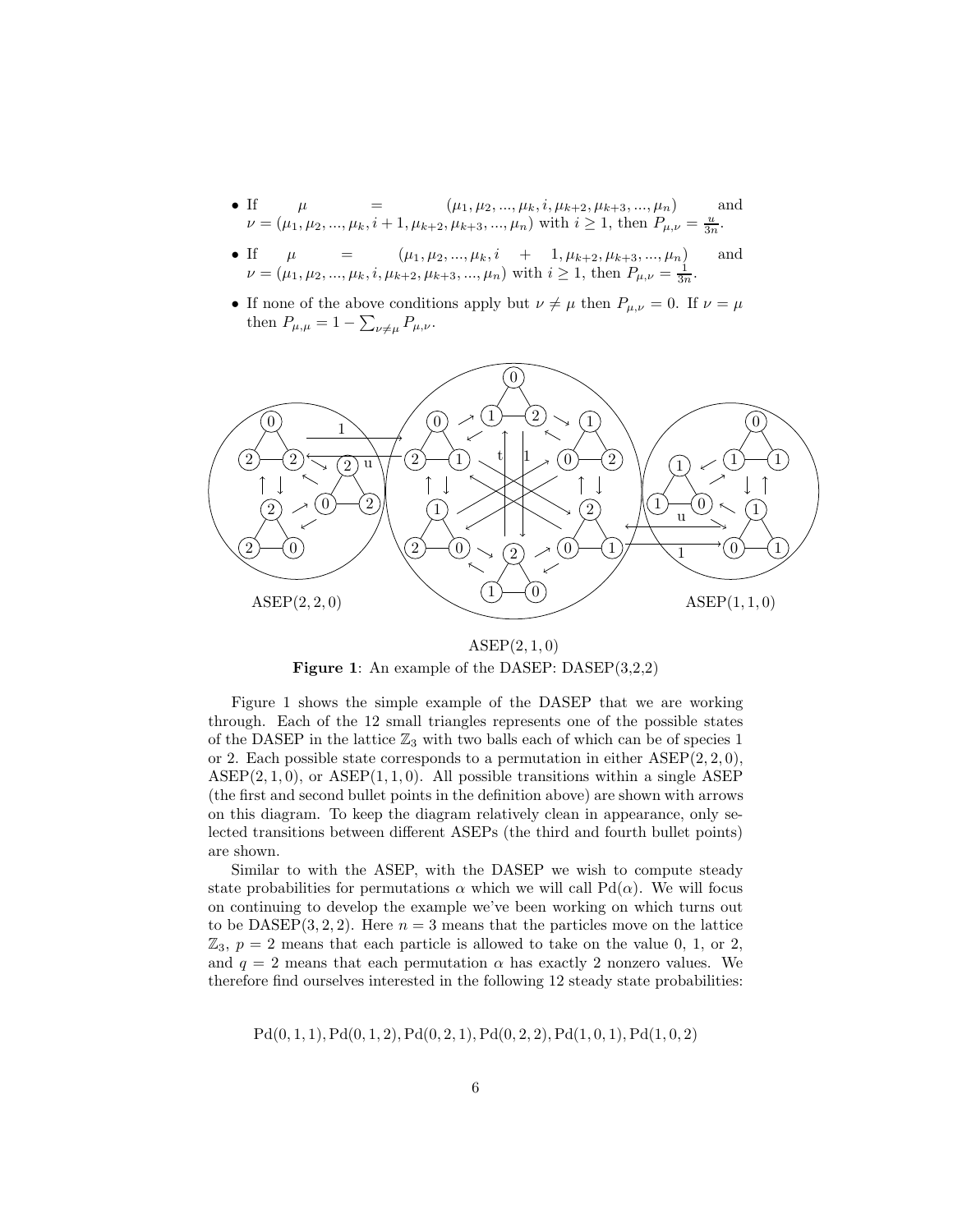### $Pd(1, 1, 0), Pd(1, 2, 0), Pd(2, 0, 1), Pd(2, 0, 2), Pd(2, 1, 0), Pd(2, 2, 0)$

Note here that particles in the DASEP are allowed to switch back and forth between species 1 and 2, but not back and forth from 0 to anything else. That is because a value of 0 is understood to not so much be a species but the absence of a species. Due to symmetries we can now focus on solving for the following four probabilities:

$$
w = \text{Pd}(0, 1, 1), x = \text{Pd}(0, 1, 2), y = \text{Pd}(0, 2, 1), z = \text{Pd}(0, 2, 2)
$$

From the above transition probabilities, this reduces to solving the following four equations:

$$
2uw = x + y
$$

$$
(2 + t)x + x + ux = (1 + 2t)y + z + uw
$$

$$
(1 + 2t)y + y + uy = (2 + t)x + uw + z
$$

$$
2z = u(x + y)
$$

Multiplying the second equation by 2 gives:

$$
(6 + 2t + 2u)x = (2 + 4t)y + 2z + 2uw
$$

We can then substitute in the first and fourth equations to give:

$$
(6+2t+2u)x = (2+4t)y + (u+1)(x+y)
$$

or

$$
(5 + 2t + u)x = (3 + 4t + u)y
$$

We can then ask ourselves the question of when the proportions of steady state probabilities for the DASEP are the same as for the previous ASEP. Noting that  $Pr(0, 1, 2) = \frac{1+2t}{9(1+t)}$  and  $Pr(2, 1, 0) = \frac{2+t}{9(1+t)}$  such equality will happen if:

$$
(5+2t+u)(1+2t) = (3+4t+u)(2+t)
$$

or

$$
5 + 2t + u + 10t + 4t^2 + 2tu = 6 + 8t + 2u + 3t + 4t^2 + tu
$$

or

$$
t(1+u) = 1+u
$$

This will happen iff  $t = 1$ . We have therefore proved the following theorem:

**Theorem:** If  $D = DASEP(3, 2, 2)$  is parameterized as described above by t and  $u$ , then the following two statements are equivalent: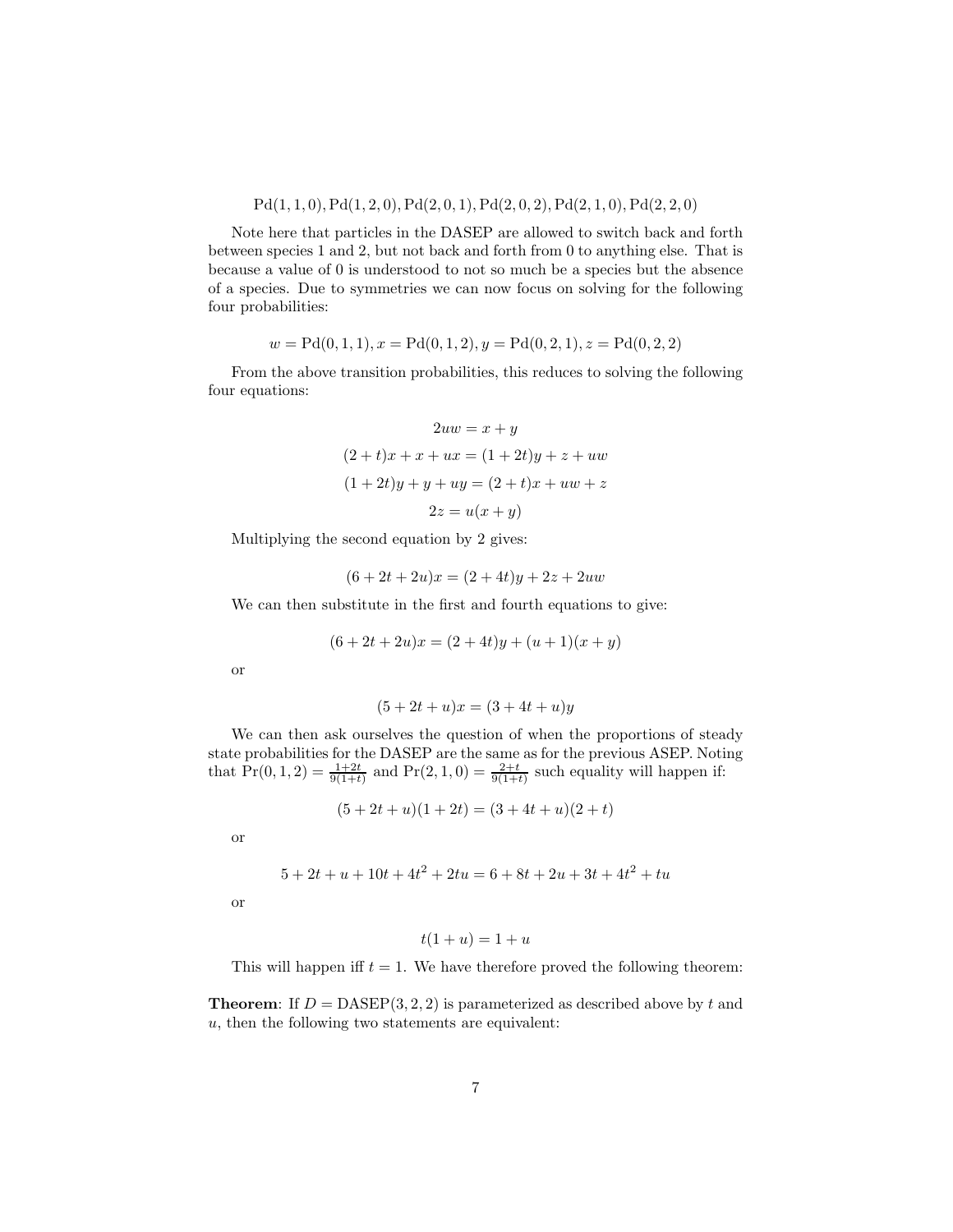- $\bullet$   $t=1$
- For all partitions  $\lambda$  with  $S_n(\lambda) \subseteq D$  and all permutations  $\mu, \nu \in S_n(\lambda)$ the following equality holds:  $\frac{\Pr(\mu)}{\Pr(\nu)} = \frac{\Pr(\mu)}{\Pr(\nu)}$  $\frac{\text{Pa}(\mu)}{\text{Pd}(\nu)}$ . That is, the ratio between steady state probabilities does not change in moving from the ASEP to the DASEP.

As a result we wish to conjecture the following more general theorem:

**Conjecture:** If  $D = DASEP(n, p, q)$  is parameterized as described above by t and u, then the following two statements are equivalent:

- $\bullet$   $t = 1$
- For all partitions  $\lambda$  with  $S_n(\lambda) \subseteq D$  and all permutations  $\mu, \nu \in S_n(\lambda)$ the following equality holds:  $\frac{\Pr(\mu)}{\Pr(\nu)} = \frac{\Pr(\mu)}{\Pr(\nu)}$  $\frac{\text{Pa}(\mu)}{\text{Pd}(\nu)}$ . That is, the ratio between steady state probabilities does not change in moving from the ASEP to the DASEP.

**Partial Proof:** We will prove this only in the  $\implies$  direction. If  $t = 1$  we can replace  $\lambda$  with a similar partition but with species of the same type being replaced by similar distinct species. For example, if  $\lambda = (3, 3, 3, 2, 1, 0, ...)$  we would map this to  $\hat{\lambda} = (3_1, 3_2, 3_3, 2, 1, 0, ...)$  and allow adjacent species originally of the same type to be exchanged with the same transition probability. This will create a completely symmetric situation, so all steady state probabilities are equal. As an equal number of  $\hat{\lambda}$ 's can be derived from each  $\lambda$  this means all original steady state probabilities are equal as well, so  $\frac{\Pr(\mu)}{\Pr(\nu)} = \frac{\Pr(\mu)}{\Pr(\nu)} = 1$ . This completes the proof in the  $\implies$  direction.

### 4 Ongoing Research Directions

Two main potential directions for future work are indicated. One is that analysis of more of the smaller cases of the DASEP should be done with a view to eventually proving the above noted conjecture. The other, and more ambitious, possible goal for future research would be to come up with a complete combinatorial characterization of the steady state probabilities for the DASEP. For the ASEP, this has been done in [\[4](#page-15-0)] and [\[10\]](#page-16-1) leading to a deep relationship being discovered between the ASEP and Macdonald polynomials. Based on the above theorems, the ratios between steady state probabilities is different for the ASEP than for the DASEP, suggesting there is more combinatorial structure to be discovered.

The remainder of the present paper will be focused on efforts to prove the conjecture stated in Section 3.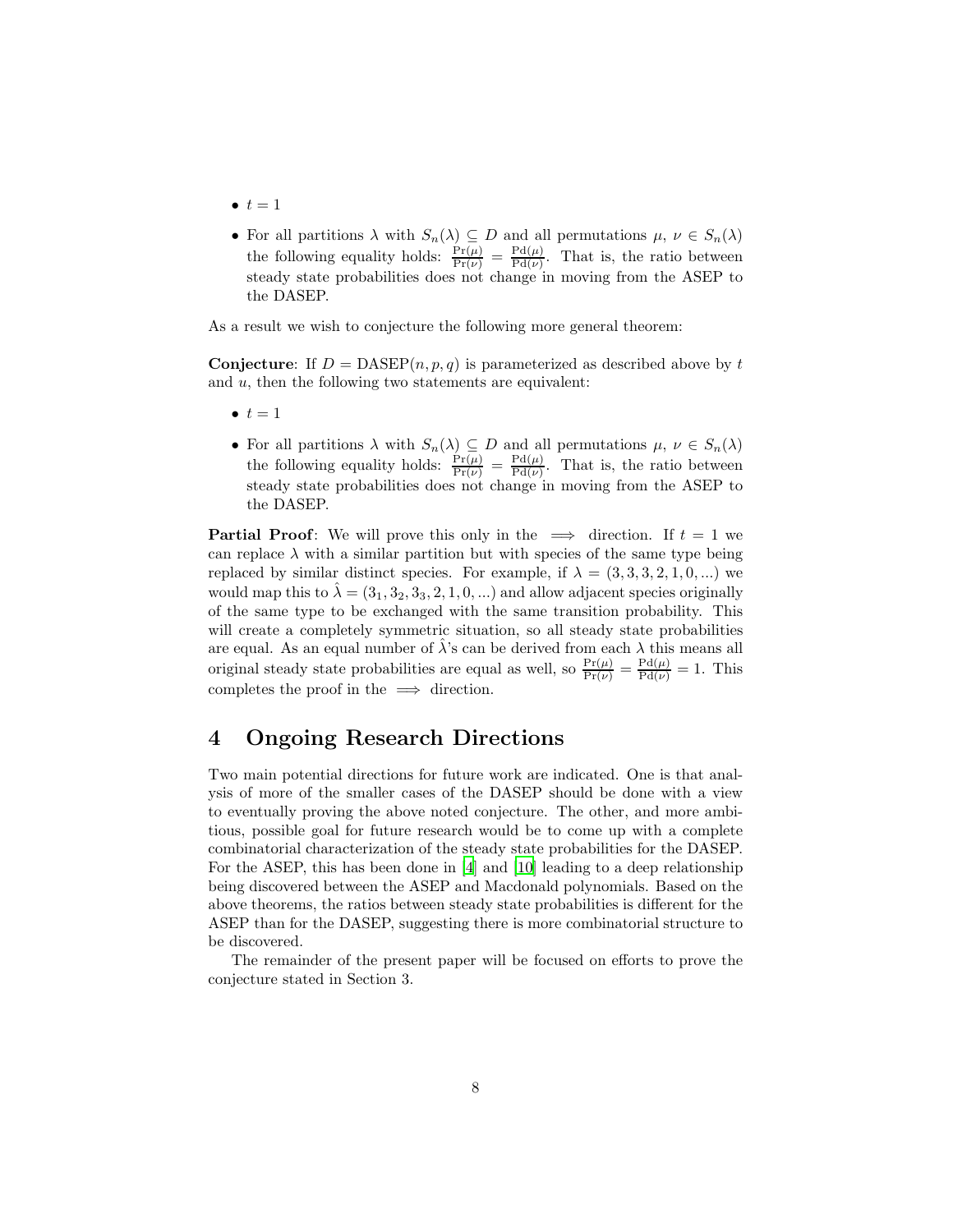## 5 Another Specific Case

We focus first on proving another specific case of the theorem for  $DASEP(3,3,2)$ . Following are the nine values we must solve for to prove the theorem for  $DASEP(3,3,2)$ :

$$
a_1 = P d(0, 1, 1) \t\t (a_1)
$$

$$
a_2 = \mathrm{Pd}(0, 2, 2) \tag{a_2}
$$

$$
a_3 = P d(0, 3, 3) \t\t (a_3)
$$

$$
b_1 = P d(0, 2, 3) \t\t (b_1)
$$

$$
c_1 = P d(0, 3, 2) \t\t (c_1)
$$

$$
b_2 = P d(0, 1, 3) \t\t (b_2)
$$

$$
c_2 = Pd(0,3,1) \t\t (c_2)
$$

$$
b_3 = P d(0, 1, 2) \t\t (b_3)
$$

$$
c_3 = P d(0, 2, 1) \t\t (c_3)
$$

These values can be obtained by solving the following set of nine equations:

$$
2ua_1 = b_3 + c_3 \tag{1}
$$

$$
(2+t)b_3 + ub_3 + ub_3 + b_3 = (1+2t)c_3 + b_2 + a_2 + ua_1
$$
 (2)

$$
(1+2t)c_3 + uc_3 + uc_3 + c_3 = (2+t)b_3 + c_2 + a_2 + ua_1
$$
\n(3)

$$
a_2 + a_2 + u a_2 + u a_2 = b_1 + c_1 + u b_3 + u c_3 \tag{4}
$$

$$
(2+t)b_2 + ub_2 + b_2 = (1+2t)c_2 + b_1 + ub_3 \tag{5}
$$

$$
(1+2t)c_2 + uc_2 + c_2 = (2+t)b_2 + c_1 + uc_3 \tag{6}
$$

$$
2a_3 = ub_1 + uc_1 \tag{7}
$$

$$
(2+t)b_1 + ub_1 + b_1 + b_1 = (1+2t)c_1 + a_3 + ub_2 + ua_2 \tag{8}
$$

$$
(1+2t)c_1 + uc_1 + c_1 + c_1 = (2+t)b_1 + a_3 + ua_2 + uc_2 \tag{9}
$$

We can simplify (4) as follows:

$$
2(u+1)a_2 = b_1 + c_1 + u(b_3 + c_3)
$$
\n(10)

We then can multiply (2) by  $2(u + 1)$  and then substitute in (1) and (10):

$$
(3 + t + 2u)b_3 = (1 + 2t)c_3 + b_2 + a_2 + ua_1
$$
\n(11)

or

$$
2(u+1)(3+t+2u)b_3 = 2(u+1)(1+2t)c_3 + 2(u+1)b_2 + 2(u+1)a_2 + 2u(u+1)a_1
$$
 (12)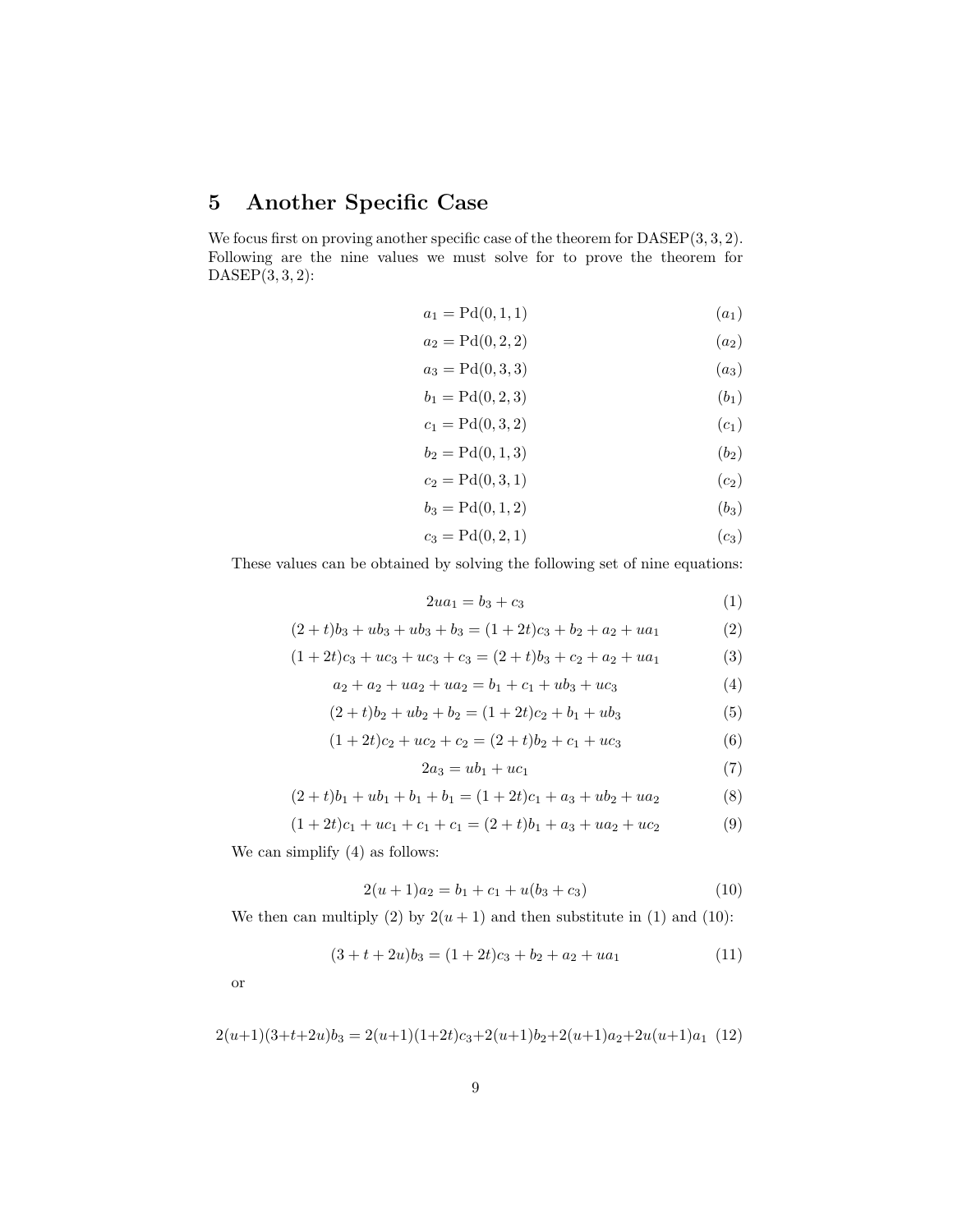$$
(4u2 + 2tu + 2t + 10u + 6)b3 = (4tu + 4t + 2u + 2)c3 + 2(u + 1)b2 + b1 + c1 + u(b3 + c3) + (u + 1)(b3 + c3)
$$
(13)

or

$$
(4u2 + 2tu + 2t + 8u + 5)b3 = (4tu + 4t + 4u + 3)c3 + 2(u + 1)b2 + b1 + c1
$$
 (14)

Next we can add  $(5)$  and  $(6)$  to give:

$$
(3+t+u)b_2 + (2+2t+u)c_2 = (2+t)b_2 + (1+2t)c_2 + (b_1+c_1) + u(b_3+c_3)
$$
 (15)

Rearranging terms and simplifying gives:

$$
b_1 + c_1 = (1 + u)(b_2 + c_2) - u(b_3 + c_3)
$$
\n<sup>(16)</sup>

We can now substitute (16) into (14) to give:

$$
(4u2 + 2tu + 2t + 8u + 5)b3
$$
  
=  $(4tu + 4t + 4u + 3)c3 + 2(u + 1)b2 + (1 + u)(b2 + c2) - u(b3 + c3)$  (17)

Collecting terms and rearranging:

$$
(4u2 + 2tu + 2t + 9u + 5)b3
$$
  
=  $(4tu + 4t + 3u + 3)c3 + 3(u + 1)b2 + (u + 1)c2$  (18)

We can factor out the  $u + 1$  to give us:

$$
(4u + 2t + 5)b_3 = (4t + 3)c_3 + 3b_2 + c_2
$$
\n(19)

We next multiply (9) by  $2(u + 1)$  and simplify, giving:

$$
2(u+1)(u+2t+3)c_1
$$
  
= 2(u+1)(2 + t)b<sub>1</sub> + 2(u+1)a<sub>3</sub> + 2u(u+1)a<sub>2</sub> + 2u(u+1)c<sub>2</sub> (20)

Next substitute in (4) and (7) to get:

 $2(u + 1)(u + 2t + 3)c_1$  $= 2(u + 1)(2 + t)b<sub>1</sub> + u(u + 1)(b<sub>1</sub> + c<sub>1</sub>) + u(b<sub>1</sub> + c<sub>1</sub> + ub<sub>3</sub> + uc<sub>3</sub>) + 2u(u + 1)c<sub>2</sub>$ (21)

or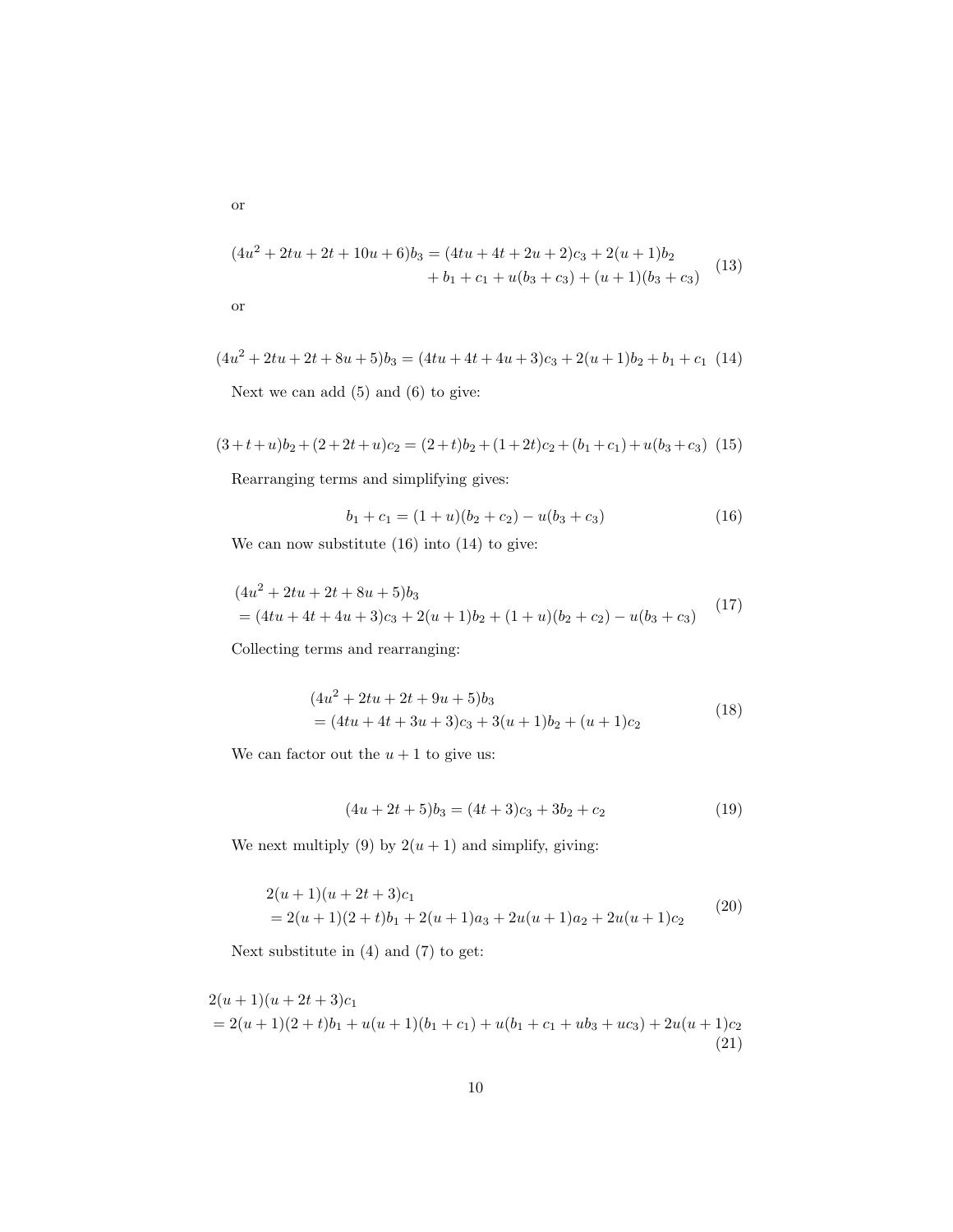Expanding and rearranging terms gives us:

$$
(u2 + 4tu + 4t + 6u + 6)c1
$$
  
=  $(u2 + 2tu + 2t + 6u + 4)b1 + 2u(u + 1)c2 + u2b3 + u2c3$  (22)

We next observe that  $(5)$  can be rewritten as:

$$
b_1 = (3 + t + u)b_2 - (1 + 2t)c_2 - ub_3 \tag{23}
$$

Likewise (6) can be written as:

$$
c_1 = (2 + 2t + u)c_2 - (2 + t)b_2 - uc_3 \tag{24}
$$

Substitute (23) and (24) into (22) to give:

$$
(u2 + 4tu + 4t + 6 + 6)([2 + 2t + u]c2 - [2 + t]b2 - uc3)
$$
  
=  $(u2 + 2tu + 2t + 6u + 4)([3 + t + u]b2 - [1 + 2t]c2 - ub3)$  (25)  
+  $2u(u + 1)c2 + u2b3 + u2c3$ 

This can be expanded as follows:

$$
(u3 + 8tu2 + 12t2u + 7u2 + 38tu + 12t2 + 22u + 30t + 16)c2
$$
  
= 
$$
(u3 + 4tu2 + 6t2u + 11u2 + 28tu + 6t2 + 34u + 24t + 24)b2
$$
 (26)  
+ 
$$
(u3 + 4tu2 + 4tu + 7u2 + 6u)c3 - (u3 + 2tu2 + 2tu + 5u2 + 4u)b3
$$

A  $u + 1$  can be factored out to give:

$$
(u2 + 8tu + 12t2 + 6u + 30t + 16)c2 = (u2 + 4tu + 6t2 + 10u + 24t + 24)b2+ (u2 + 4tu + 6u)c3 - (u2 + 2tu + 4u)b3
$$
\n(27)

Similar to what we did with (9), we next multiply (8) by  $2(u+1)$  and simplify, giving:

$$
2(u+1)(4+t+u)b1= 2(u+1)(1+2t)c1 + 2(u+1)a3 + 2u(u+1)a2 + 2u(u+1)b2
$$
 (28)

Again substitute in (4) and (7) to get: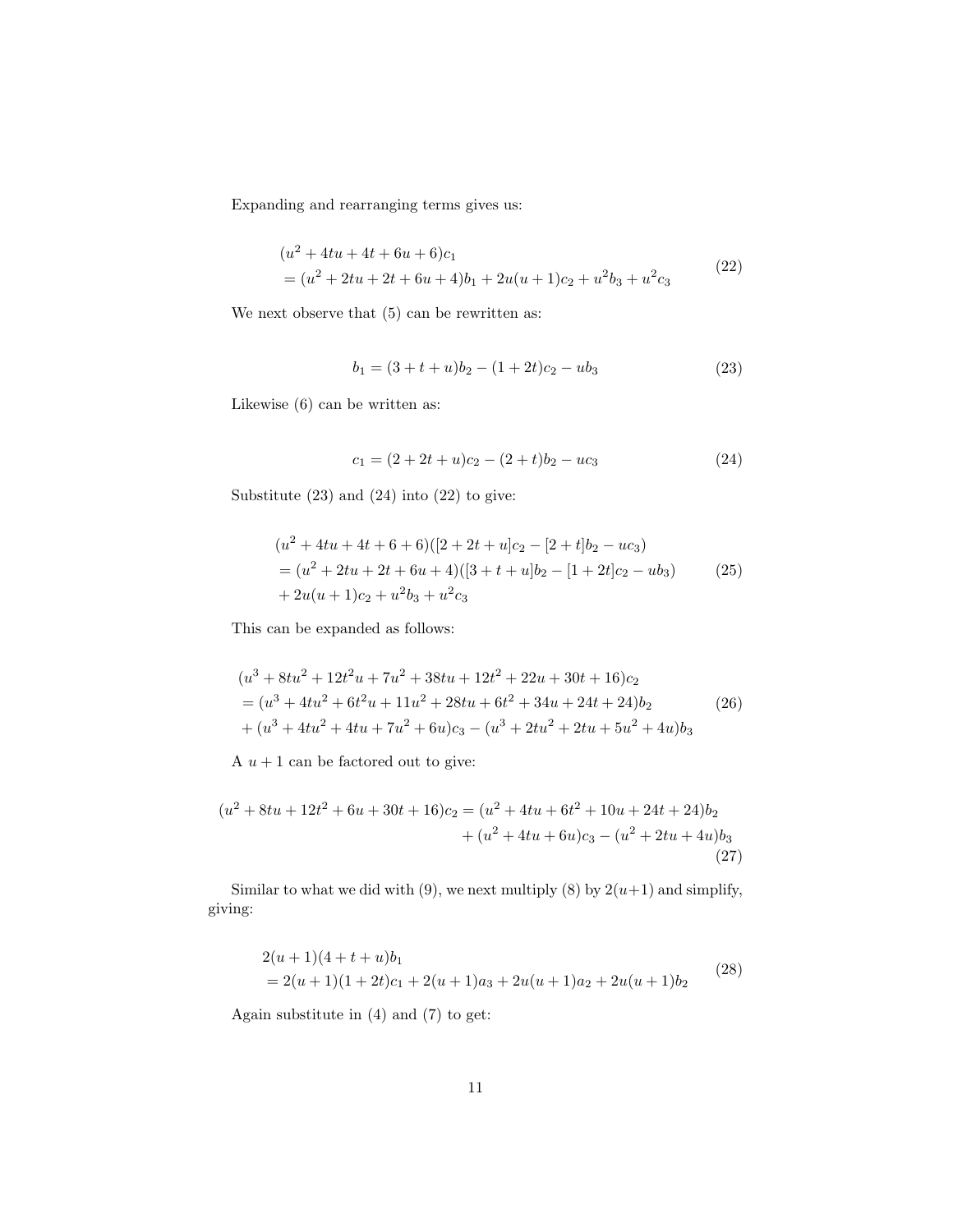$$
2(u+1)(4+t+u)b1= 2(u+1)(1+2t)c1 + u(u+1)(b1 + c1)+ u(b1 + c1 + ub3 + uc3) + 2u(u+1)b2
$$
\n(29)

Expanding and rearranging terms gives us:

$$
(u2 + 2tu + 2t + 8u + 8)b1
$$
  
=  $(u2 + 4tu + 4t + 4u + 2)c1 + 2u(u + 1)b2 + u2b3 + u2c3$  (30)

Substitute (23) and (24) into (30) to give:

$$
(u2 + 2tu + 2t + 8u + 8)([3 + t + u]b2 - [1 + 2t]c2 - ub3)
$$
  
= 
$$
(u2 + 4tu + 4t + 4u + 2)([2 + 2t + u]c2 - [2 + t]b2 - uc3)
$$
 (31)  
+ 
$$
2u(u + 1)b2 + u2b3 + u2c3
$$

This can be expanded as follows:

$$
(u3 + 4tu2 + 6t2u + 11u2 + 28tu + 6t2 + 38u + 24t + 28)b2
$$
  
= 
$$
(u3 + 8tu2 + 12t2u + 7u2 + 38tu + 12t2 + 18u + 30t + 12)c2
$$
 (32)  
+ 
$$
(u3 + 2tu2 + 2tu + 9u2 + 8u)b3 - (u3 + 4tu2 + 4tu + 3u2 + 2u)c3
$$

A  $u + 1$  can be factored out to give:

$$
(u2 + 4tu + 6t2 + 10u + 24t + 28)b2 = (u2 + 8tu + 12t2 + 6u + 30t + 12)c2+ (u2 + 2tu + 8u)b3 - (u2 + 4tu + 2u)c3
$$
\n(33)

Taking the difference of (27) and (33) and simplifying gives:

$$
b_2 + c_2 = u(b_3 + c_3)
$$
\n(34)

Next (19) can be rearranged to give:

$$
3b_2 + c_2 = (4u + 2t + 5)b_3 - (4t + 3)c_3 \tag{35}
$$

We can solve (34) and (35) to get:

$$
2c_2 = (4t + 3u + 3)c_3 - (u + 2t + 5)b_3
$$
\n(36)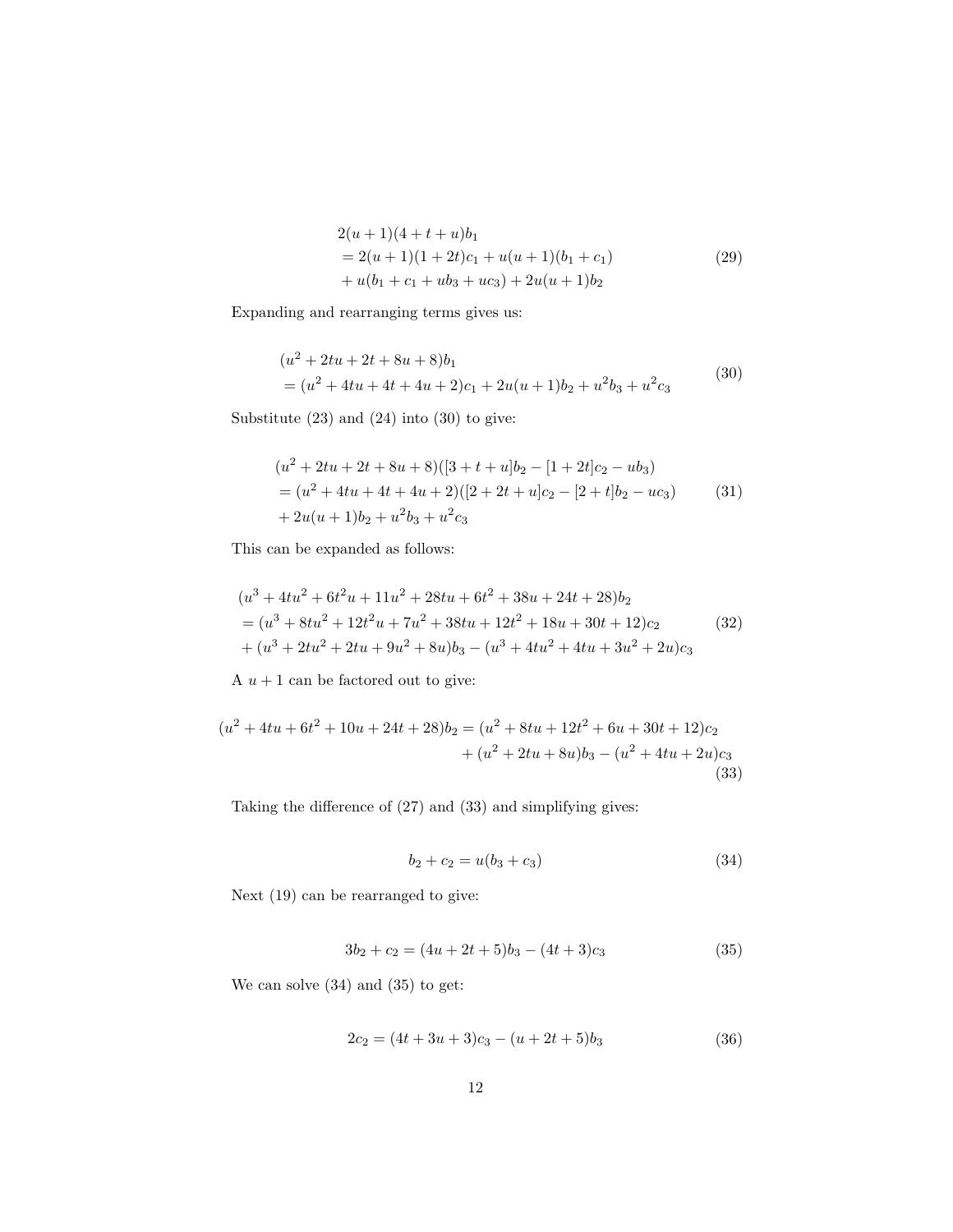$$
2b_2 = (3u + 2t + 5)b_3 - (u + 4t + 3)c_3 \tag{37}
$$

We can multiply  $(27)$  by 2 and then substitute in  $(36)$  and  $(37)$ :

$$
(u2 + 8tu + 12t2 + 6u + 30t + 16)([4t + 3u + 3]c3 - [u + 2t + 5]b3)
$$
  
=  $(u2 + 4tu + 6t2 + 10u + 24t + 24)([3u + 2t + 5]b3 - [u + 4t + 3]c3)$  (38)  
+  $2(u2 + 4tu + 6u)c3 - 2(u2 + 2tu + 4u)b3$ 

This can be expanded to give:

$$
(4u3 + 36u2t + 90ut2 + 72t3 + 32u2 + 206ut + 270t2 + 108u + 322t + 120)c3
$$
  
=  $(4u3 + 24u2t + 54ut2 + 36t3 + 44u2 + 190ut + 198t2 + 160u + 350t + 200)b3$   
(39)

As previously discussed,  $Pr(0, 1, 2) = \frac{1+2t}{9(1+t)}$  and  $Pr(2, 1, 0) = \frac{2+t}{9(1+t)}$ , so for  $b_3 = \text{Pd}(0, 1, 2)$  and  $c_3 = \text{Pd}(2, 1, 0)$  to be in the same ratio we would require  $b_3 = k(1+2t)$  and  $c_3 = k(2+t)$  for some k. It follows, after also dividing through by 2, that:

$$
(2u3 + 18u2t + 45ut2 + 36t3 + 16u2 + 103ut + 135t2 + 54u + 161t + 60)(t + 2) = (2u3 + 12u2t + 27ut2 + 18t3 + 22u2 + 95ut + 99t2 + 80u + 175t + 100)(2t + 1)
$$
\n(40)

This can be expanded to:

$$
2u3t + 18u2t2 + 45ut3 + 36t4 + 4u3 + 52u2t + 193ut2+ 207t3 + 32u2 + 260ut + 431t2 + 108u + 382t + 120= 4u3t + 24u2t2 + 54ut3 + 36t4 + 2u3 + 56u2t + 217ut2+ 216t3 + 22u2 + 255ut + 449t2 + 80u + 375t + 100
$$
 (41)

This can be reduced to:

$$
2u3t + 6u2t2 + 9ut3 - 2u3 + 4u2t + 24ut2
$$
  
+ 9t<sup>3</sup> - 10u<sup>2</sup> - 5ut + 18t<sup>2</sup> - 28u - 7t - 20 = 0 (42)

This can be factored as:

$$
(t-1)(2u3 + 6u2t + 9ut2 + 10u2 + 33ut + 9t2 + 28u + 27t + 20) = 0
$$
 (43)

Since  $u \geq 0$  and  $t \geq 0$ , it follows that  $t = 1$ . This completes the proof in the  $\Leftarrow$  direction for the DASEP(3, 3, 2) case.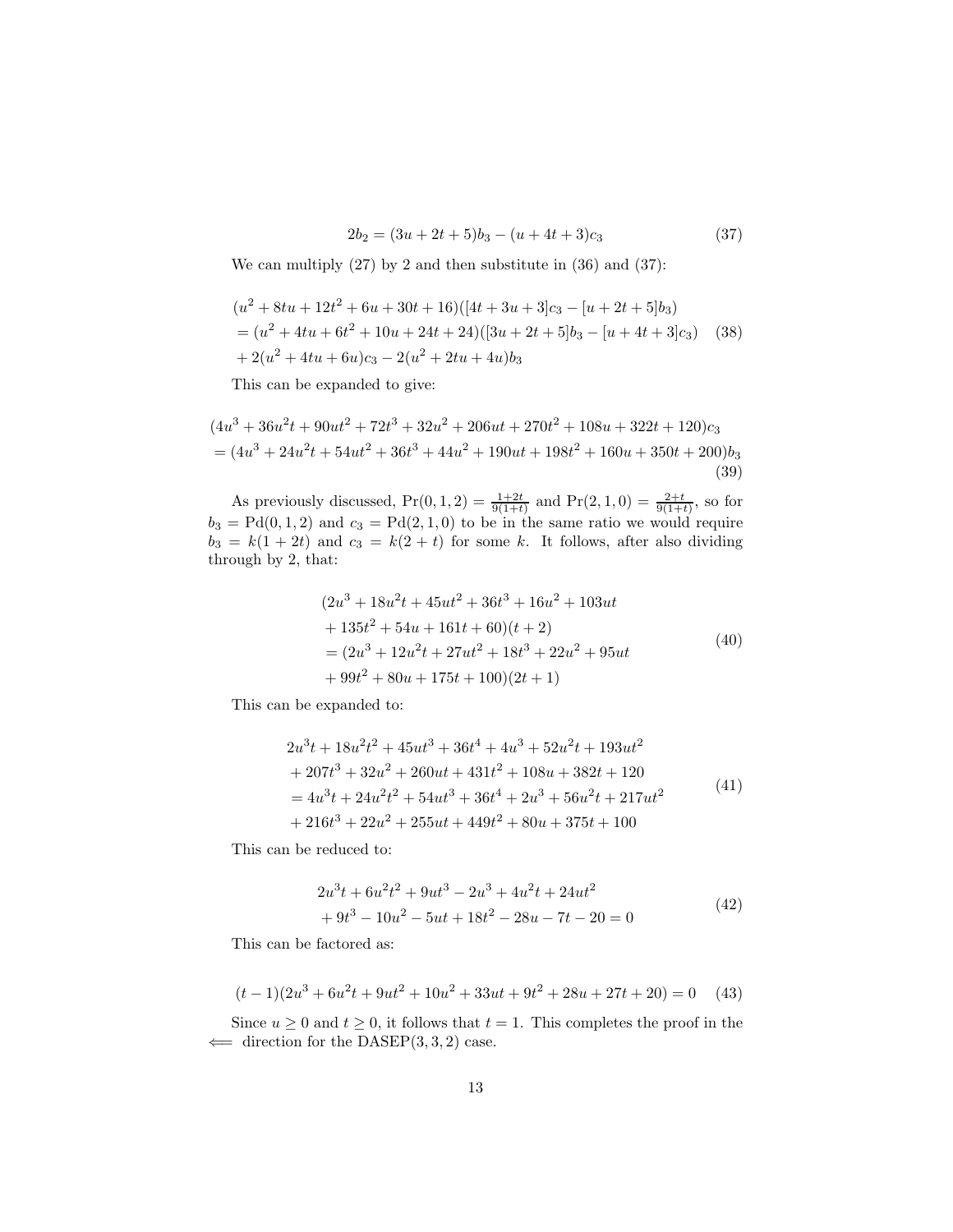### 6 More General Results

To approach the more general theorem listed in Section 3, we first explore DASEP(3, p, 2) having proven the result above for  $p = 2$  and  $p = 3$ . To solve this case we essentially need to solve for each of  $p^2$  prior probabilities  $p_{i,j} = \text{Pd}(0, i, j)$ for  $1 \leq i, j \leq p$ . The steady state probabilities can be obtained by solving a set of  $p<sup>2</sup>$  linear equations each of which essentially demands equilibrium for each of the possible states of the process. The generic form of such an equation, for  $i < j$ , is given by:

$$
(4+t+2u)p_{i,j} = (1+2t)p_{j,i} + p_{i+1,j} + p_{i,j+1} + up_{i-1,j} + up_{i,j-1}
$$
 (44)

For  $i > j$  the equation is:

$$
(3+2t+2u)p_{i,j} = (2+t)p_{j,i} + p_{i+1,j} + p_{i,j+1} + up_{i-1,j} + up_{i,j-1}
$$
 (45)

For  $i = j$  the equation simplifies to:

$$
(2+2u)p_{i,i} = p_{i+1,i} + p_{i,i+1} + up_{i-1,i} + up_{i,i-1}
$$
\n(46)

For  $i = 1 < j$  the equation simplifies to:

$$
(3+t+2u)p_{i,j} = (1+2t)p_{j,i} + p_{i+1,j} + p_{i,j+1} + up_{i,j-1}
$$
\n(47)

For  $i < j = p$  the equation simplifies to:

$$
(4+t+u)p_{i,j} = (1+2t)p_{j,i} + p_{i+1,j} + up_{i-1,j} + up_{i,j-1}
$$
 (48)

For  $i = 1 < j = p$  the equation simplifies to:

$$
(3+t+u)p_{i,j} = (1+2t)p_{j,i} + p_{i+1,j} + up_{i,j-1}
$$
\n(49)

For  $i > j = 1$  the equation simplifies to:

$$
(2+2t+2u)p_{i,j} = (2+t)p_{j,i} + p_{i+1,j} + p_{i,j+1} + up_{i-1,j}
$$
(50)

For  $i = p > j$  the equation simplifies to:

$$
(3+2t+u)p_{i,j} = (2+t)p_{j,i} + p_{i,j+1} + up_{i-1,j} + up_{i,j-1}
$$
(51)

For  $i = p > j = 1$  the equation simplifies to:

$$
(2+2t+u)p_{i,j} = (2+t)p_{j,i} + p_{i,j+1} + up_{i-1,j}
$$
\n(52)

For  $i = j = 1$  the equation simplifies to:

$$
(2u)p_{i,i} = p_{i+1,i} + p_{i,i+1}
$$
\n(53)

For  $i = j = p$  the equation simplifies to: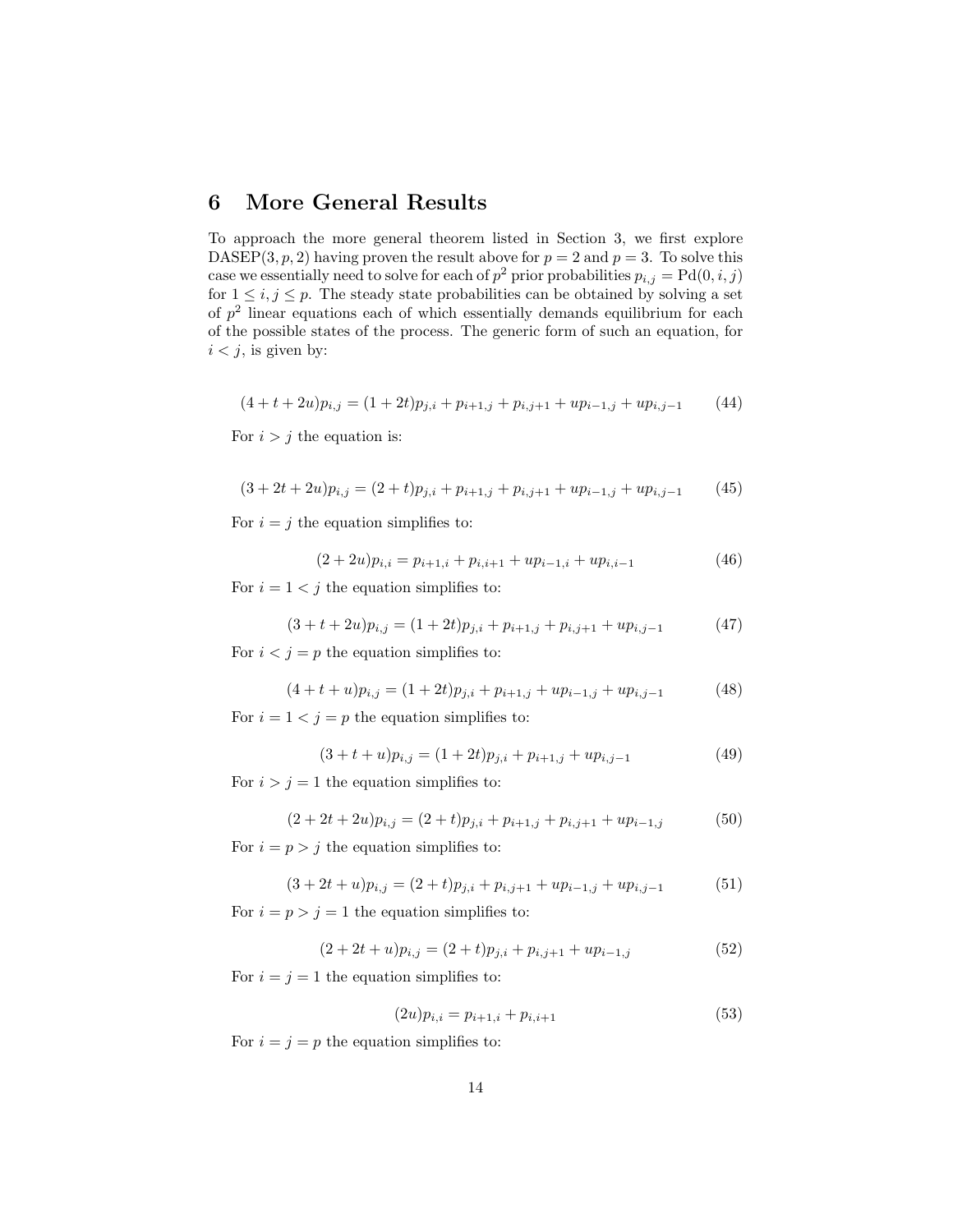$$
2p_{i,i} = up_{i-1,i} + up_{i,i-1} \tag{54}
$$

From equation (44) we can define a polynomial  $A_{i,j}$  by gathering all terms on the left:

$$
A_{i,j} = (4+t+2u)p_{i,j} - (1+2t)p_{j,i} - p_{i+1,j} - p_{i,j+1} - up_{i-1,j} - up_{i,j-1} \quad (55)
$$

We can similarly define  $A_{i,j}$  under the conditions stated for equations (45) through (54) inclusive. We next define a  $p^2 \times p^2$  matrix B as follows:

$$
B_{p(i_1-1)+j_1, p(i_2-1)+j_2} = [p_{i_1, j_1}] A_{i_2, j_2}
$$
\n(56)

The next step is to prove that the rank of B is  $p^2 - 1$ . To see this, we first observe that the sum of all rows of  $B$  is identically zero, meaning that the rank cannot be  $p^2$ . For the rank to then be  $p^2-1$ , we would then need to show that no nontrivial linear combination of a proper subset of the rows can be zero. If we let row *i*, *j* be  $R_{i,j}$  and for some coefficients  $c_{i,j}$  we have  $\sum_{i,j} c_{i,j} R_{i,j} = 0$ , then we need to show that if any  $c_{i,j} = 0$ , then all  $c_{i,j} = 0$ . The only rows with a t term in column i, j will be  $R_{i,j}$  and  $R_{j,i}$ . Hence if  $c_{i,j} = 0$ , it follows that  $c_{j,i}=0.$ 

We next show that if  $c_{i,j} = 0$  it follows that  $c_{i-1,j-1} = 0$ . We can do this by first showing that  $c_{i-1,j}$  and  $c_{i,j-1}$  must be negations of one another. The only rows with a u term in column i, j will be  $R_{i,j}$ ,  $R_{i-1,j}$ , and  $R_{i,j-1}$ , with the latter two having the same coefficient. Hence the following two statements are equivalent:  $c_{i,j} = 0$  and  $c_{i-1,j} + c_{i,j-1} = 0$ . We can similarly show that  $c_{i,j} = 0$  and  $c_{i+1,j} + c_{i,j+1} = 0$  are equivalent. So from  $c_{i,j} = 0$  we can derive  $c_{i-1,j-1} = 0$ . By repeated application of the same argument we will get  $c_{k,1} = 0$ or  $c_{1,k} = 0$  for some k.

Likewise, using equations (47) and (50), the only rows with a  $u$  term in column 1, k will be  $R_{1,k}$  and  $R_{1,k-1}$  and the only rows with a u term in column k, 1 will be  $R_{k,1}$  and  $R_{k-1,1}$ . So from  $c_{k,1} = 0$  we can derive  $c_{k-1,1} = 0$  and from  $c_{1,k} = 0$  we can derive  $c_{1,k-1} = 0$ . By repeated application of this we will get to  $c_{1,1} = 0$ . By reversing the above arguments it follows that  $c_{i,j} = 0$  for any  $i, j$  and we have proven:

**Lemma**: The rank of the matrix B as defined above is  $p^2 - 1$ .

To continue with the proof of the conjecture in Section 3 in the  $\leftarrow$ direction, we note that from  $\frac{\Pr(\mu)}{\Pr(\nu)} = \frac{\Pr(\mu)}{\Pr(\nu)}$  $\frac{\text{Pd}(\mu)}{\text{Pd}(\nu)}$  it follows that  $\frac{\text{Pr}(0,2,1)}{\text{Pr}(0,1,2)} = \frac{\text{Pd}(0,2,1)}{\text{Pd}(0,1,2)}$ or  $\frac{2+t}{1+2t} = \frac{p_{2,1}}{p_{1,2}}$ . We next define two  $p^2 - 1 \times p^2 - 1$  matrices  $B_1$  and  $B_2$  as  $\frac{p_{2,1}}{p_{1,2}}$ . We next define two  $p^2-1 \times p^2-1$  matrices  $B_1$  and  $B_2$  as follows:  $B_1$  is matrix B with column 2 and row  $p^2$  removed, and  $B_2$  is matrix B with column  $p + 1$  and row  $p^2$  removed. From the above lemma, it follows that  $\frac{2+t}{1+2t} = \frac{p_{2,1}}{p_{1,2}}$  $\frac{p_{2,1}}{p_{1,2}}=-\frac{\det B_2}{\det B_1}.$ 

This can be expanded as  $(2 + t)$  det  $B_1 + (1 + 2t)$  det  $B_2 = 0$ . Note that we have already proven that this has one solution,  $t = 1$ . If we can prove that the LHS is a strictly increasing function of t we will be done. To approach this, we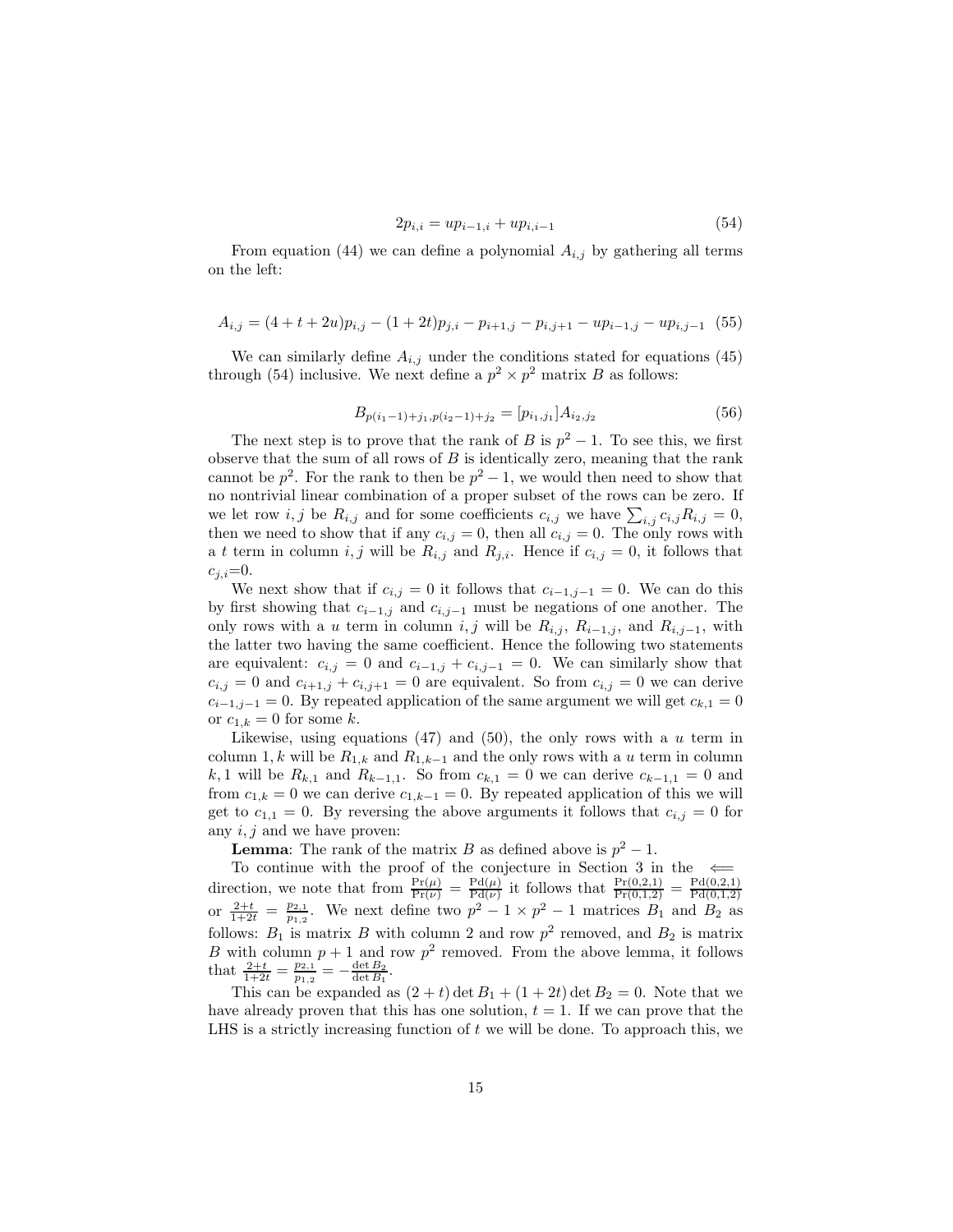will attempt to vary just one of the  $t$ 's. For example, in equation  $(44)$  we can vary just one occurrence of  $t$  by replacing it with  $t'$ :

$$
(4 + t' + 2u)p_{i,j} = (1 + 2t)p_{j,i} + p_{i+1,j} + p_{i,j+1} + up_{i-1,j} + up_{i,j-1}
$$
 (57)

Replacing  $t$  with  $t'$  in just this one occurrence will lead to analogous matrices emerging: B', B'<sub>1</sub>, and B'<sub>2</sub>. The equation then becomes  $(2 + t)$  det  $B'_1 + (1 +$ 2t) det  $B'_2 = 0$ , the LHS of which is now linear in t'. We can then ask ourselves the question of whether the LHS is increasing or decreasing in  $t'$ . If it is strictly increasing or strictly decreasing for all such substitutions  $t'$  we will be done, as there can only be one value of  $t$  that leads to equality.

We need to next look at what happens when we make this specific value of t ′ very small. This means that we are not allowing any transitions from permutation  $(0, i, j)$  to  $(0, j, i)$ . What we would like to be able to prove is that this means that we will be more likely to end up in state  $(0, 1, 2)$  as compared to  $(0, 2, 1)$  if we make this change. To do this we first define a function N as follows:  $N(n, i_1, j_1, i_2, j_2)$  as the number of paths of length n from  $(0, i_1, j_1)$  to  $(0, i_2, j_2)$ . We then will prove, by induction, the following lemma:

**Lemma:** If  $i_1 < j_1$  and  $i_2 < j_2$  then  $N(n, i_1, j_1, i_2, j_2) > N(n, j_1, i_1, i_2, j_2)$ .

### <span id="page-15-4"></span>References

- [1] Arvind Ayyer and Svante Linusson. "An inhomogeneous multispecies TASEP on a ring". In: Advances in Applied Mathematics 57 (2014), pp. 21– 43. arXiv: [1206.0316](https://arxiv.org/abs/1206.0316).
- <span id="page-15-5"></span>[2] Luigi Cantini. "Inhomogenous multispecies TASEP on a ring with spectral parameters". In: (2016). arXiv: [1602.07921](https://arxiv.org/abs/1602.07921).
- <span id="page-15-2"></span>[3] Luigi Cantini, Jan de Gier, and Michael Wheeler. "Matrix product formula for Macdonald polynomials". In: Journal of Physics A: Mathematical and Theoretical 48 (2015), pp. 38–64. arXiv: [1505.00287](https://arxiv.org/abs/1505.00287).
- <span id="page-15-0"></span>[4] Sylvie Corteel, Olya Mandelshtam, and Lauren Williams. "From multiline queues to Macdonald polynomials via the exclusion process". In: Proceedings of the 31st Conference on Formal Power Series and Algebraic Combinatorics 82B (2019), pp. 1–12.
- <span id="page-15-1"></span>[5] Pablo Ferrari and James Martin. "Stationary distributions of multi-type totally asymmetric exclusion processes". In: Annals of Probability 35 (2007), pp. 807–832.
- <span id="page-15-6"></span>[6] Donghyun Kim and Lauren Williams. "Schubert polynomials and the inhomogeneous TASEP on a ring". In: Séminaire Lotharingien de Combi-natoire 20 (2021), pp. 1–12. arXiv: [2102.00560](https://arxiv.org/abs/2102.00560).
- <span id="page-15-3"></span>[7] Thomas Lam and Lauren Williams. "A Markov chain on the symmetric group that is Schubert positive?" In: Experimental Mathematics 21 (2012), pp. 189–192. arXiv: [1102.4406](https://arxiv.org/abs/1102.4406).